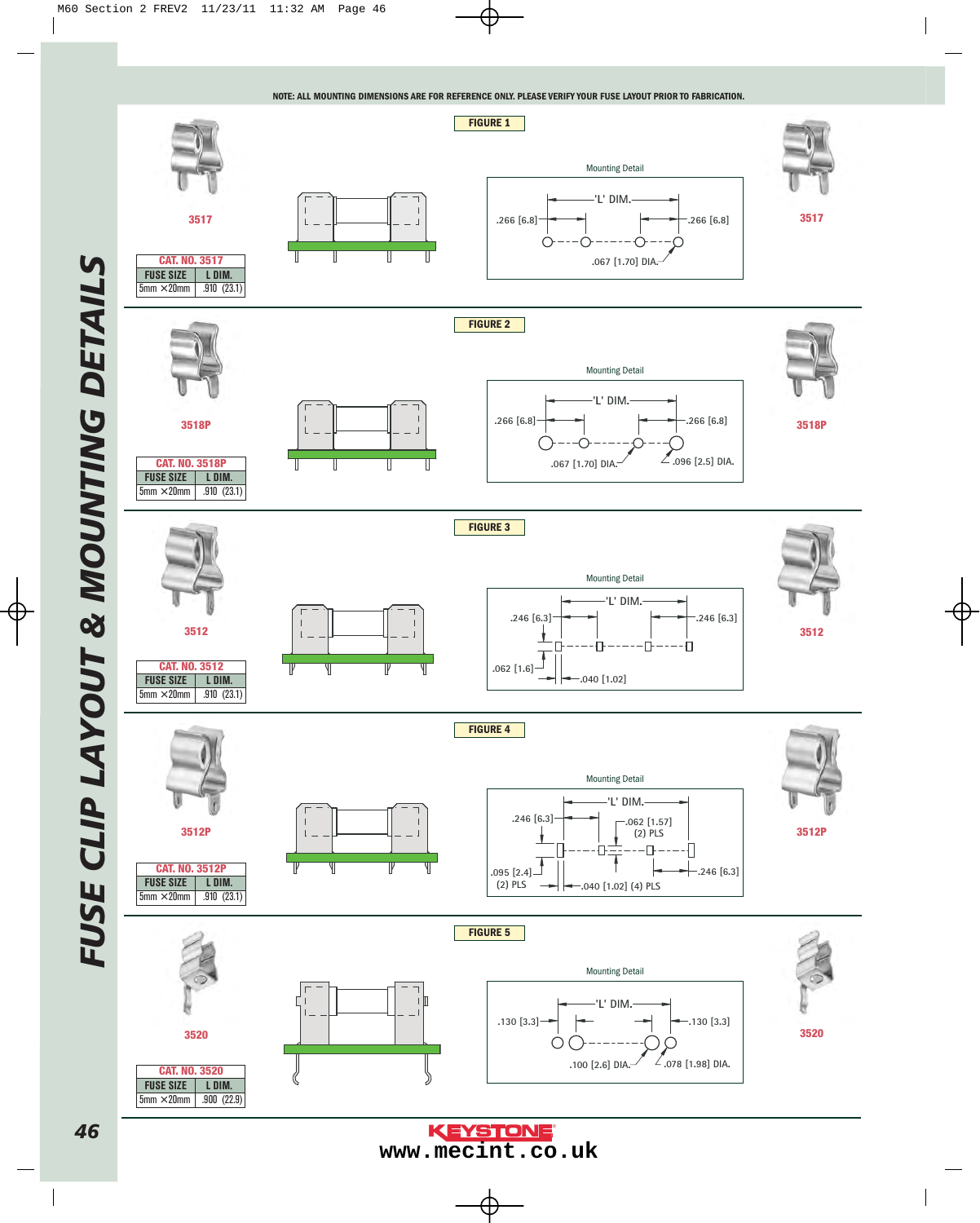



*47*

**KEYSTONE www.mecint.co.uk**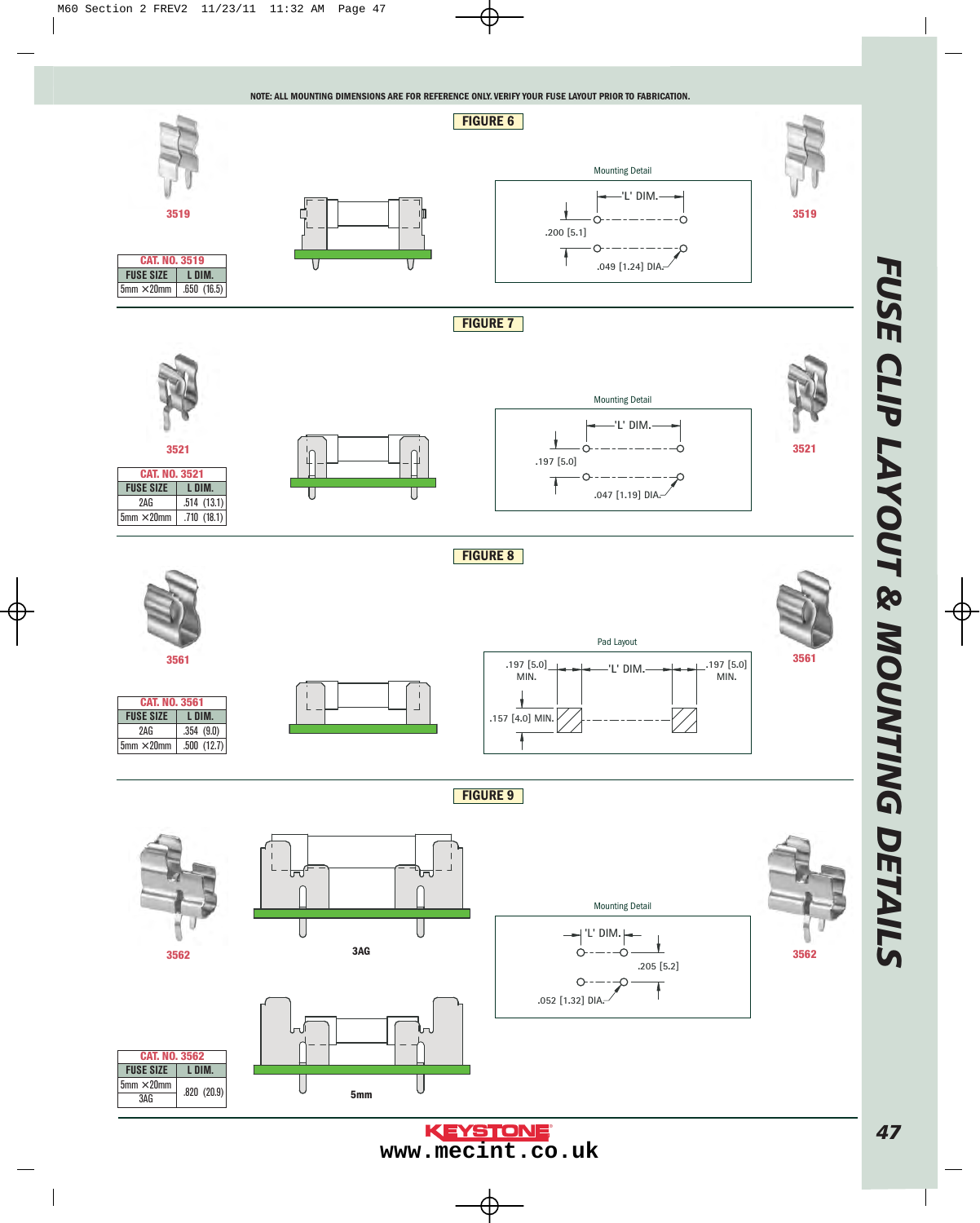**3566**

۹

| 3565       |                                  |             |  |
|------------|----------------------------------|-------------|--|
|            | <b>CAT. NO. 3565</b>             |             |  |
| ESIGNATION | <b>FUSE SIZE</b>                 | L DIM.      |  |
| 4AG        | .281 $(7.1) \times 1.250$ (31.8) | 1.000(25.4) |  |
|            |                                  |             |  |
|            |                                  |             |  |



**FIGURE 12**

**.067 [1.70] DIA. 3529 3514**

C

**FIGURE 13**

**3516P 3515**

**KEYSTONE** 

**www.mecint.co.uk**



**CAT. NO. 3510, 3511, 3513, 3514, 3529 DESIGNATION FUSE SIZE L DIM.**<br>1AG .250 (6.4)  $\times$  .625 (15.9) .750 (19.1) 1AG .250 (6.4)  $\times$  .625 (15.9) .750 (19.1)<br>7AG .250 (6.4)  $\times$  .875 (22.2) 1.000 (25.4) 7AG  $.250 (6.4) \times .875 (22.2) 1.000 (25.4)$ <br>8AG  $.250 (6.4) \times 1.000 (25.4) 1.125 (28.6)$  $.250(6.4) \times 1.000(25.4)$  $3AG$  .250 (6.4)  $\times$  1.250 (31.8) 1.375 (34.9)

**CAT. NO. 3566 DESIGNATION FUSE SIZE L DIM.** BBS .406 (10.3)  $\times$  1.375 (34.9) 1.515 (38.5)  $5AG$  .406 (10.3)  $\times$  1.500 (38.1) 1.640 (41.7)

Ţ

Ţ

 $\overline{\mathbb{T}}$ 

T

**CAT. NO. 3515, 3515P, 3516P DESIGNATION FUSE SIZE L DIM.** 1AG .250 (6.4)  $\times$  .625 (15.9) .735 (18.7) 7AG .250  $(6.4) \times .875$   $(22.2)$  .985  $(25.0)$ 8AG .250 (6.4)  $\times$  1.000 (25.4) 1.100 (28.0)  $3\overline{AB}$  .250 (6.4)  $\times$  1.250 (31.8) 1.360 (34.6)



**'L' DIM. .300 [7.6]** <br>**300 [7.6]** 

⊂

**'L' DIM.**

Mounting Detail

**(2) PLS**

**.280 [7.1] .062 [1.57]**

**.040 [1.02] (4) PLS**

 $W \stackrel{4}{\longrightarrow}$   $\Big| \Big| \qquad \qquad \Big| \qquad \qquad \Big| \qquad \Big| \qquad \Big| \qquad \Big| \qquad \Big| \qquad \Big| \qquad \Big| \qquad \Big| \qquad \Big| \qquad \Big| \qquad \Big| \qquad \Big| \qquad \Big| \qquad \Big| \qquad \Big| \qquad \Big| \qquad \Big| \qquad \Big| \qquad \Big| \qquad \Big| \qquad \Big| \qquad \Big| \qquad \Big| \qquad \Big| \qquad \Big| \qquad \Big| \qquad \Big| \qquad \Big| \qquad \Big| \qquad \Big| \qquad \Big| \qquad$ 

**ORIENTATION LEGS CAT. NO. W 3515** .062 (1.57) **3515P** .095 (2.4) **3516P** .122 (3.1)

Mounting Detail

 $.413 [10.5]$   $\leftarrow$   $\leftarrow$   $.413 [10.5]$ **'L' DIM.**

Mounting Detail

**.089 [2.26] DIA.**



**3566**

**FIGURE 10**